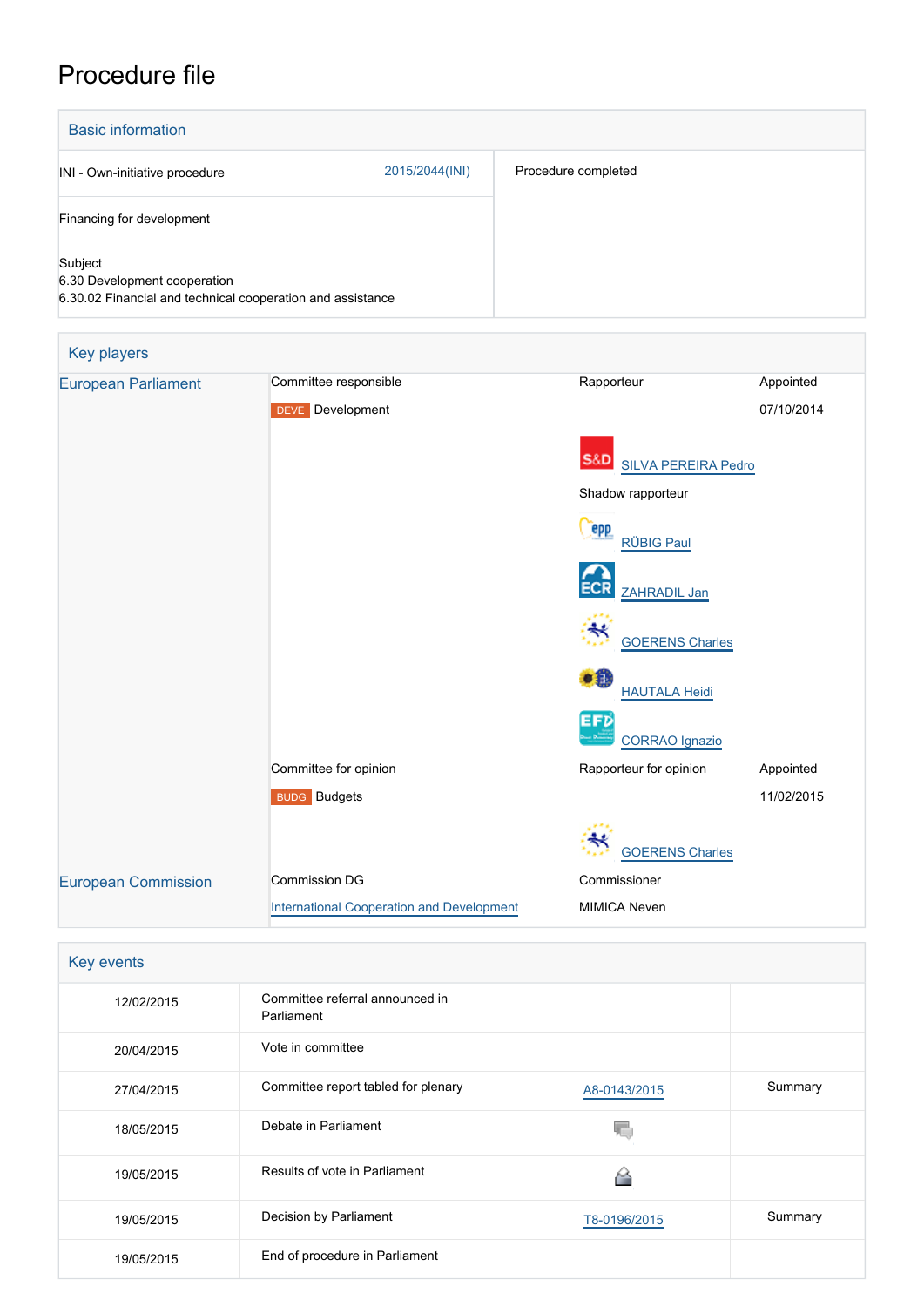| <b>Technical information</b> |                                |  |  |  |
|------------------------------|--------------------------------|--|--|--|
| Procedure reference          | 2015/2044(INI)                 |  |  |  |
| Procedure type               | INI - Own-initiative procedure |  |  |  |
| Procedure subtype            | Initiative                     |  |  |  |
| Legal basis                  | Rules of Procedure EP 54       |  |  |  |
| Other legal basis            | Rules of Procedure EP 159      |  |  |  |
| Stage reached in procedure   | Procedure completed            |  |  |  |
| Committee dossier            | DEVE/8/02766                   |  |  |  |

## Documentation gateway

| Committee draft report                                 |             | PE549.307    | 02/03/2015 | EP        |         |
|--------------------------------------------------------|-------------|--------------|------------|-----------|---------|
| Amendments tabled in committee                         |             | PE551.961    | 26/03/2015 | EP        |         |
| Amendments tabled in committee                         |             | PE552.108    | 26/03/2015 | EP        |         |
| Committee opinion                                      | <b>BUDG</b> | PE551.788    | 16/04/2015 | EP        |         |
| Committee report tabled for plenary, single<br>reading |             | A8-0143/2015 | 27/04/2015 | EP        | Summary |
| Text adopted by Parliament, single reading             |             | T8-0196/2015 | 19/05/2015 | EP        | Summary |
| Commission response to text adopted in<br>plenary      |             | SP(2015)470  | 24/09/2015 | <b>EC</b> |         |

## Financing for development

The Committee on Development adopted the own-initiative report by Pedro SILVA PEREIRA (S&D, PT) on Financing for Development.

Recalling that 1.5 billion people are still living in poverty, Members called on the European Union to affirm its political leadership throughout the preparatory process towards the definition of a sustainable development framework, a renewed agreement on financing for development and other means of implementation on the matter. They welcomed the recent Commission communication entitled [A Global Partnership for Poverty](http://ec.europa.eu/transparency/regdoc/rep/1/2015/EN/1-2015-44-EN-F1-1.PDF) [Eradication and Sustainable Development after 2015](http://ec.europa.eu/transparency/regdoc/rep/1/2015/EN/1-2015-44-EN-F1-1.PDF), whilst regretting a certain lack of commitment regarding the timeline for future financial targets.

International public financing: Members urged the EU and its Member States to re-commit without delay to the 0.7 % of GNI target for ODA, with 50 % of ODA and at least 0.2 % of GNI being reserved for least developed countries. They welcomed the EUs firm stance on focusing efforts on the quantity and quality of development aid. They stressed that the EU and other developed countries must honour their commitment to provide scaled-up, new and additional climate finance in order to reach by 2020 the goal of jointly mobilising USD 100 billion annually. They support innovative sources for additional development and climate finance, including financial transaction taxes, carbon taxes on international aviation and maritime transport, and automatic allocation of carbon market revenues.

Recalling that the EU is the worlds leading donor of development aid, accounting for almost 60 % of global official development aid, Members called on the EU to take account of long-term financial requirements by favouring and leading a more strategic, ambitious and universal approach in line with the SDGs. They recalled the EU budgets contribution to financing for development, with EUR 19.7 billion for development cooperation and EUR 6.8 billion for humanitarian aid between 2014 and 2020, in addition to the EUR 2.2 billion emergency aid reserve. They also pointed to the EUR 30.5 billion European Development Fund (EDF). The 2015 budget dedicates EUR 2.4 billion in commitments (EUR 2.1 billion in payments) to development cooperation and EUR 928.8 million in commitments (EUR 918.8 million in payments) to humanitarian aid.

Once again, Members called on the EU and its Member States to promote an aid effectiveness agenda to eradicate poverty, with a special focus on basic social services for all and public goods that are less effectively provided by the private sector, such as primary education, social safety nets, health care and infrastructure for sanitation, water supply and energy.

They also underlined the absolute need for the EU to aim for the highest level of coordination in order to achieve coherence with other policy areas (environment, migration, international trade, human rights, agriculture, etc) and to avoid duplication of work and inconsistencies in activities.

Domestic resource mobilisation and international tax cooperation: Members asked the Commission to enhance its capacity-building assistance in the areas of tax administration, financial governance, public financial management, anti-corruption, the recovery of stolen assets and the fight against tax evasion. They insisted on actively crack down on tax havens, tax evasion and illicit financial flows and supported the setting-up of an intergovernmental body for tax cooperation under the auspices of the UN. They considered that international corporate tax rules should include the principle that taxes should be paid where value is extracted or created.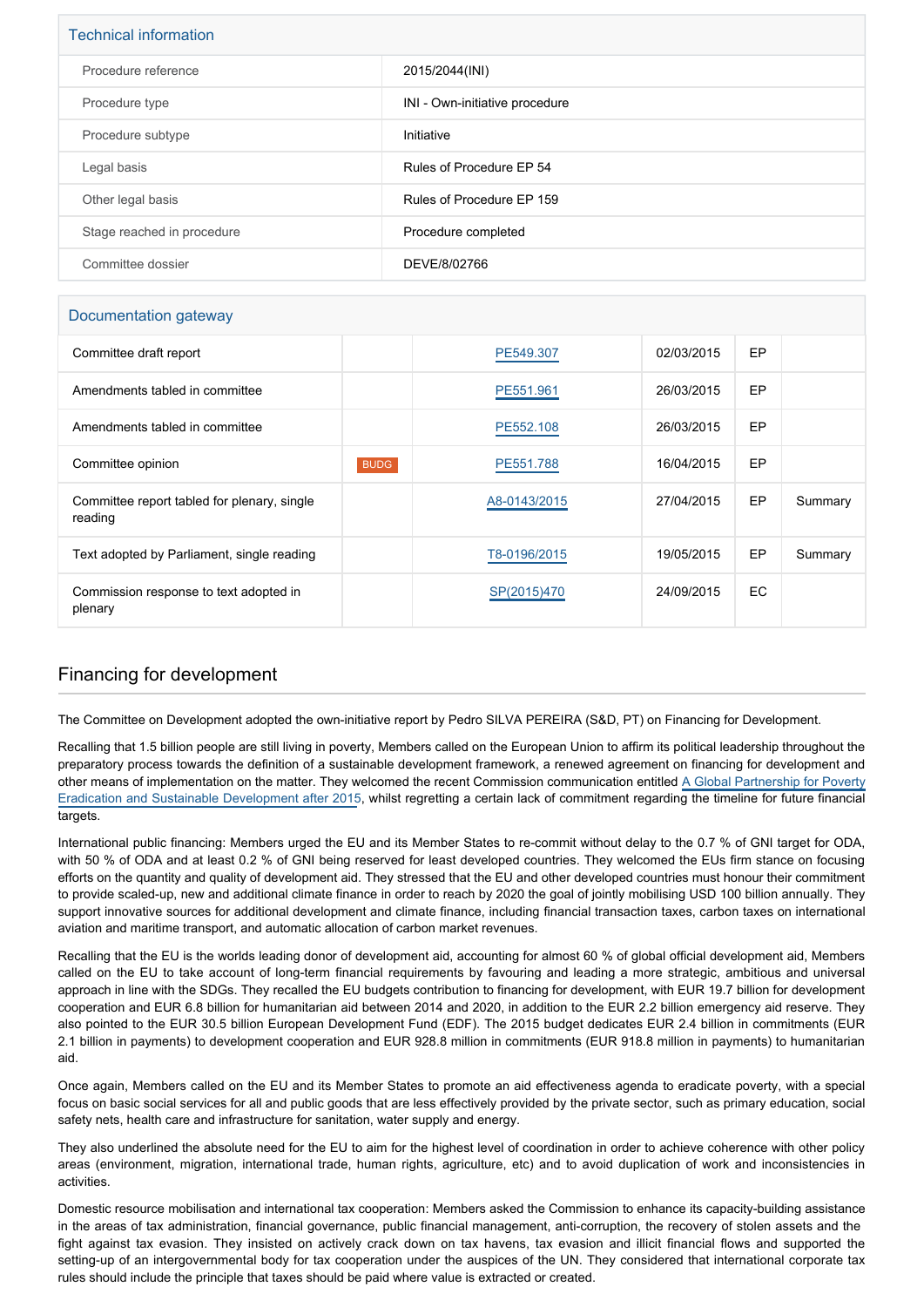Several priorities are also mentioned as regards gender equality, research, the environment and the transfer of technologies.

Private sector and civil society: Members underlined the high importance of establishing favourable conditions for private enterprise and entrepreneurship in developing countries. They called for alignment of the private sector with the SDGs through appropriate partnerships, financial instruments and incentives, notably for young people and women in the shape of access to credit to support start-ups.

They called on the Commission to support increased access to finance for MSMEs and cooperatives in developing countries through new forms of cooperation such as blending and public private partnerships (PPPs). They also support increased market access for developing countries, especially the least developed countries.

In parallel, Members called for increased participation of local authorities and civil society, including community-based NGOs, in discussions on development priorities, and for a more inclusive and accountable implementation of the post-2015 agenda.

Global governance: Members called for a review of international organisations programmes and instruments of financial assistance for development in order to align them with the new sustainable development goals. They urged the European Investment Bank, the European Bank for Reconstruction and Development, the International Monetary Fund and the World Bank to establish the highest standards of responsible financing and to gear their resources more closely to the needs of developing countries, including through mutually effective pro-poor lending facilities.

Monitoring, accountability and review: Members called for an agreement at the Addis Ababa conference on robust, transparent and accessible monitoring and accountability framework for effective tracking and follow-up of investment and progress as regards specific commitments and objectives. They asked all parties to ensure the transparent and efficient implementation of aid and financing, in particular by signing and effectively implementing the provisions of the UN Convention against Corruption. They called for an international initiative to improve the quality of statistics, data and information in order to track spending, investment and progress on specific commitments and objectives. Lastly, Members reiterated that, as a complement to GDP, a new set of other indicators is necessary in order to take account of new social and environmental challenges, and that this set should include in particular the Human Development Index, the carbon footprint and the ecological footprint.

## Financing for development

The European Parliament adopted by 582 votes to 79, with 28 abstentions, a resolution on Financing for Development.

Recalling that 1.5 billion people are still living in poverty, Parliament called on the European Union to affirm its political leadership throughout the preparatory process towards the definition of a sustainable development framework, a renewed agreement on financing for development and other means of implementation on the matter. It welcomed the recent Commission communication entitled [A Global Partnership fo](http://ec.europa.eu/transparency/regdoc/rep/1/2015/EN/1-2015-44-EN-F1-1.PDF)r [Poverty Eradication and Sustainable Development after 2015](http://ec.europa.eu/transparency/regdoc/rep/1/2015/EN/1-2015-44-EN-F1-1.PDF), whilst regretting a certain lack of commitment regarding the timeline for future financial targets.

International public financing: Parliament stressed that Official Development Assistance (ODA) remains a key instrument for financing development and urged the EU and its Member States to re-commit without delay to the 0.7% of GNI target for ODA, with 50% of ODA and at least 0.2% of GNI being reserved for Least Developed Countries (LDCs), and to present, taking into account budgetary constraints, multiannual budget timetables for the scale-up to these levels by 2020.

Parliament welcomed the EUs firm stance on focusing efforts on the quantity and quality of development aid and called on the Commission and the Member States to persuade public and private donors around the world to honour their financial promises and to make new commitments.

Members stressed that the EU and other developed countries must honour their commitment to provide scaled-up, new and additional climate finance in order to reach by 2020 the goal of jointly mobilising USD 100 billion annually. They support innovative sources for additional development and climate finance, including financial transaction taxes, carbon taxes on international aviation and maritime transport, and automatic allocation of carbon market revenues. They welcomed further European and international efforts to identify further additional sources.

Recalling that the EU is the worlds leading donor of development aid, accounting for almost 60 % of global official development aid, Parliament called on the EU to take account of long-term financial requirements by favouring and leading a more strategic, ambitious and universal approach in line with the SDGs. It recalled the EU budgets contribution to financing for development, with EUR 19.7 billion for development cooperation and EUR 6.8 billion for humanitarian aid between 2014 and 2020, in addition to the EUR 2.2 billion emergency aid reserve. It also pointed to the EUR 30.5 billion European Development Fund (EDF).

The 2015 budget dedicates EUR 2.4 billion in commitments (EUR 2.1 billion in payments) to development cooperation and EUR 928.8 million in commitments (EUR 918.8 million in payments) to humanitarian aid.

In an amendment adopted in plenary, Parliament called on the EU to ensure that negotiations on the post-2015 global development agenda, financing for development and climate change have credible links with the new Sendai Framework for Disaster Risk Reduction 2015-2030 in order to build resilience and preparedness while achieving the global goal of leaving no one behind.

Once again, Parliament called on the EU and its Member States to promote an aid effectiveness agenda to eradicate poverty, with a special focus on basic social services for all and public goods that are less effectively provided by the private sector, such as primary education, social safety nets, health care and infrastructure for sanitation, water supply and energy.

It also underlined the absolute need for the EU to aim for the highest level of coordination in order to achieve coherence with other policy areas (environment, migration, international trade, human rights, agriculture, etc) and to avoid duplication of work and inconsistencies in activities.

Domestic resource mobilisation and international tax cooperation: Parliament asked the Commission to enhance its capacity-building assistance in the areas of tax administration, financial governance, public financial management, anti-corruption, the recovery of stolen assets and the fight against tax evasion. It insisted on actively crack down on tax havens, tax evasion and illicit financial flows and supported the setting-up of an intergovernmental body for tax cooperation under the auspices of the UN. Parliament called for the creation of public registers